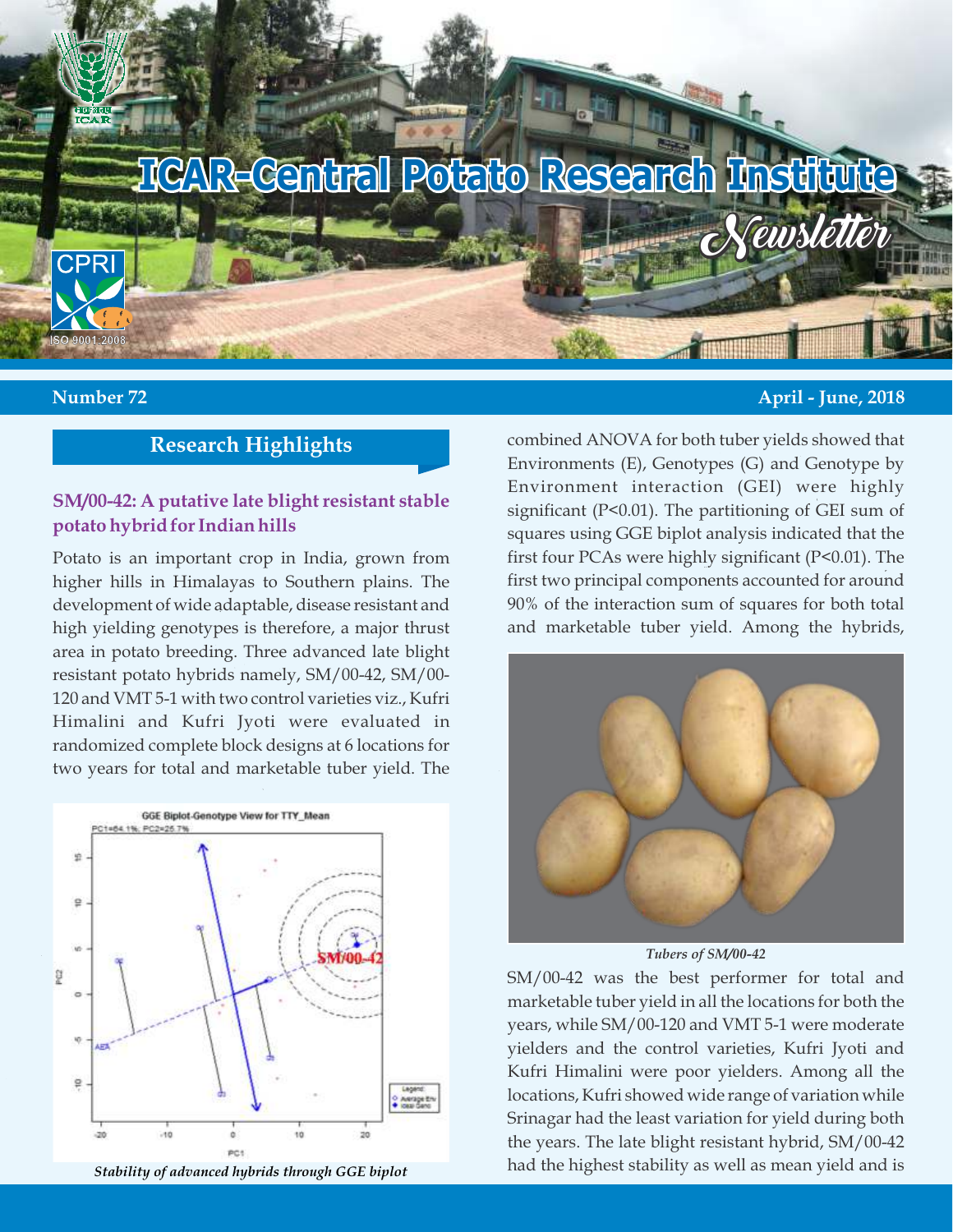therefore the most promising hybrid for the tested locations.

*Salej Sood, Vinay Bhardwaj, Dalamu, Rajendra Singh, Vinod Kumar, EP Venkatasalam, Mehi Lal, Dharminder Verma & SK Chakrabarti*

## **Loop**-**Mediated Isothermal Amplification technique for detection of** *P. infestans***.**

A loop-mediated isothermal amplification (LAMP) assay was developed targeting internal transcribed spacer (ITS) region of *Phytophthora infestans* for its visual detection. *P. infestans* is a destructive plant pathogen best known for causing late blight of potato (A) and economically important to manage it worldwide. The ITS regions of ribosomal DNA are commonly used in diagnostics due to their relatively high copy number and species specificity. LAMP is based on loop-amplification of a specific site of the genome by Bst polymerase with DNA-strand displacement activity. Warm- start Bst polymerase has been reported as a better alternative to Bst polymerase due to its precise activation at particular temperature to avoid random amplification. Present study focused upon ITS 1 region due to its higher specificity among commonly found *Phytophthora* species. The method used two sets of primers: two outer primers (F3 and B3), two inner primers (FIP and BIP) to accelerate the reaction (B). The targeted region was PCR amplified and the product was sequenced to make assay more specific and reliable. The F3 and B3 primers spanning 233 nt region was cloned in pCR 4 TOPO vector and works well as positive control (C).



*ITS-1 based detection of P. infestans through Loop*-*Mediated Isothermal Amplication Net house crop with & without net*

The ITS1-LAMP assay efficiently amplified the target region in 60 min at 65°C (D). The assay was also optimized to decrease runtime for quick detection within 28 minutes of incubation at 65°C and it worked well. The assay also detected *P. infestans*from infected potato leaf tissues (D). The limit of detection (LOD) of ITS1-specific LAMP assay for *P. infestans* was 1pg/µl DNA (E). The described method employs SYBR Green dye, a nucleic acid stain found to be suitable for LAMP detection by fluorescence (F). The obtained results have shown ITS1-LAMP assay as a sensitive, less time consuming and specific alternative for PCRbased detection methods of *P. infestans*.

*G Verma, S Sharma, B Raigond & SK Chakrabarti*

# **Canopy management practices to reduce undersized tuber numbers in net house crop of potato**

Potato is an input intensive crop with seed alone accounting for 40-50 per cent of the total cost of cultivation. Production of good quality seed production of potato is difficult because of the high vector pressure during the crop season in sub-tropical plains resulting in higher cost of potato seed thus forcing many to use locally grown seed despite severe yield losses. Multiplication of early seed generations under insect proof net house has been adapted by several farmers to multiply their own seed in a disease- free state over a longer period. However, the information on specific horticultural management for multiplication of seed potato under net house is not available which are different from commercial potato production.

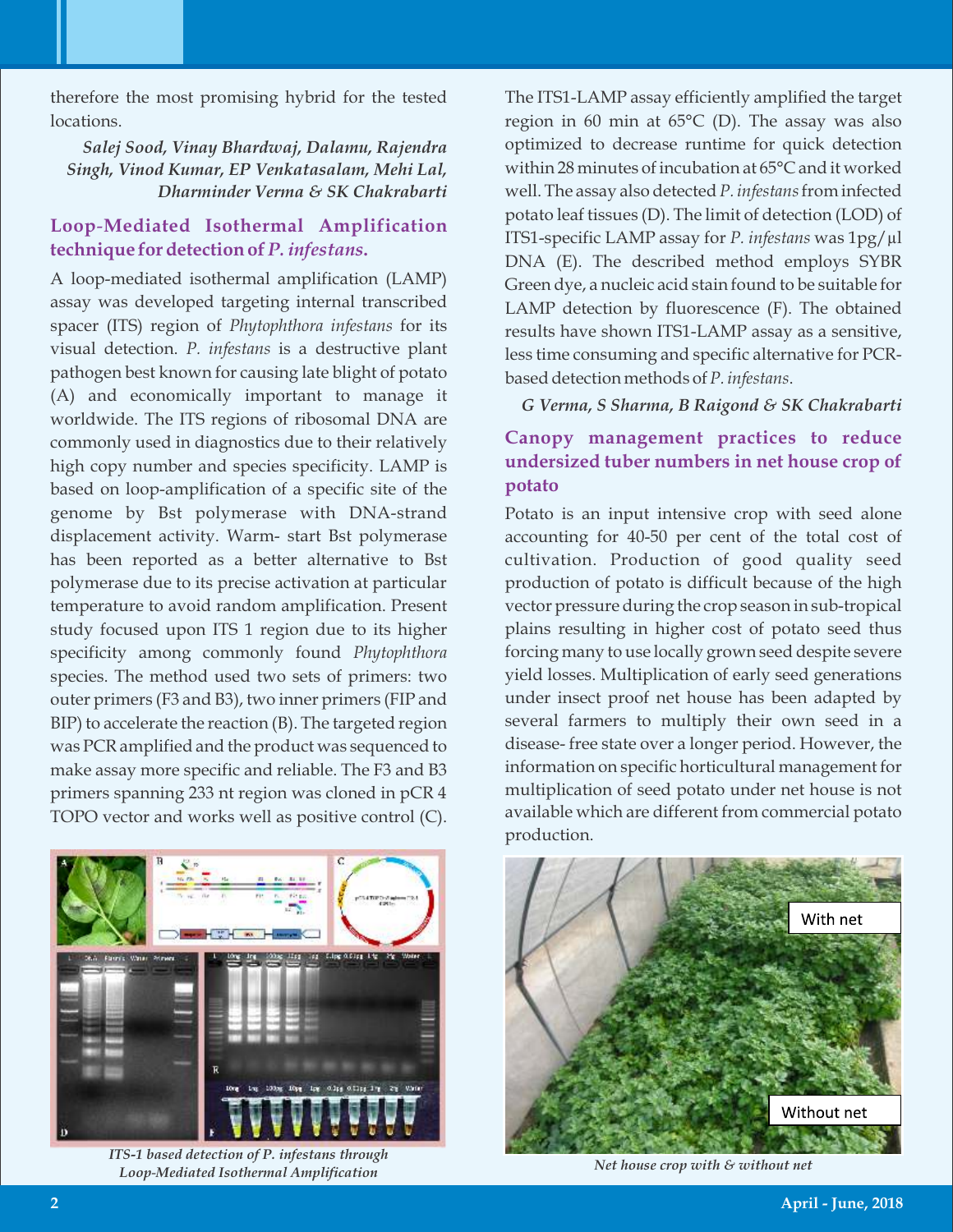Besides, due to limited space there is much overcrowding of branches, less circulation of air and poor light inside the canopy and related abiotic factors which indirectly affect productivity and are possibly a major cause for production of higher undersize tubers. These result in plant lodging, poor aeration and poor light penetration causing the leaves to turn yellow and fall on ground, leading to significant decrease in photosynthesis. Canopy management as practiced in several horticultural crops was attempted to counter the aforesaid issue. An experiment was designed at Central Potato Research Station, Jalandhar using Single (SLC) and Double (DLC) layer canopy netting system under net house conditions in three varieties (Kufri Pukhraj, Kufri Gaurav, Kufri Chipsona-1) which keeps plants upright and was compared to control plants having no canopy management structures. The single and double net systems consisted of nylon net for providing support were attached on angles fixed on the corners of the plot and pulled with hooks for keeping potato crop in upright position. First net was established at 30 days after planting in both SLC and DLC and second net at 45 days after planting in only DLC. These canopy management practices allow good aeration inside canopy thus increase photosynthesis and also reduce chances of pest and disease attack (as no favourable micro-climate for pathogen build up is available). The number of undersized tubers  $(5, 3, 9)$  were also significantly reduced by both of the treatments in comparison to control in all three varieties. In Kufri Pukhraj total



weight of tubers in DLC was increased by 28.14% and by 16.66% in SLC system over control (CN). The number of undersized tubers in Kufri Pukhraj reduced by 23.21% in double net system over control whereas in Kufri Gaurav the reduction was about 81% over control. In Kufri Chipsona-1 number of undersized tuber were 57.14% higher in control over double net system and 10% higher over single net system. Based on the experiment it can be concluded that with canopy netting practices we can significantly reduce number of undersized tubers and overall tuber productivity making it more economical.

#### *Sugani Devi, Sukhwinder Singh, RP Kaur, AK Singh & RK Singh*

## **Recombinase Polymerase Amplification: A rapid isothermal based molecular assay for detection of DNA virus infecting potato**

The current diagnostic techniques for detection of DNA virus infecting potato includes molecular assays like polymerase chain reaction (PCR), Rolling Circular Amplification (RCA) and real-time PCR (qPCR) which are highly specific and sensitive as well. But, the utilization of these assays is limited as they are time consuming, involve expensive thermal cyclers and require skilled personnel. Recombinase polymerase amplification (RPA), a highly specific and rapid (20 to 30 min) isothermal based nucleic acid amplification technique, can be a possible alternative. The process of RPA starts after the association of proteins with monomers of oligonucleotides in presence of ATP. Hence, the RPA assay was developed for detection of DNA virus infecting potato i.e., *Tomato leaf curl New Delhi virus*-[potato] (ToLCNDV-[potato]). The assay was carried out by adding rehydration buffer to lyophilized master mix (TwistAmp<sup>R</sup> Basic RT) and to this mix virus specific primers spanning 491 bp region of DNA-A segment of the virus and DNA template of target virus were added. The reaction was set at isothermal temperature of  $40^{\circ}$ C for 30 min by adding magnesium acetate (MgAc). The amplified product was visualized in 2% agarose gel by adding SDS where, an expected amplicon of 491 bp was visible indicating its *Montioring of crop with double net* putative amplification. The findings were confirmed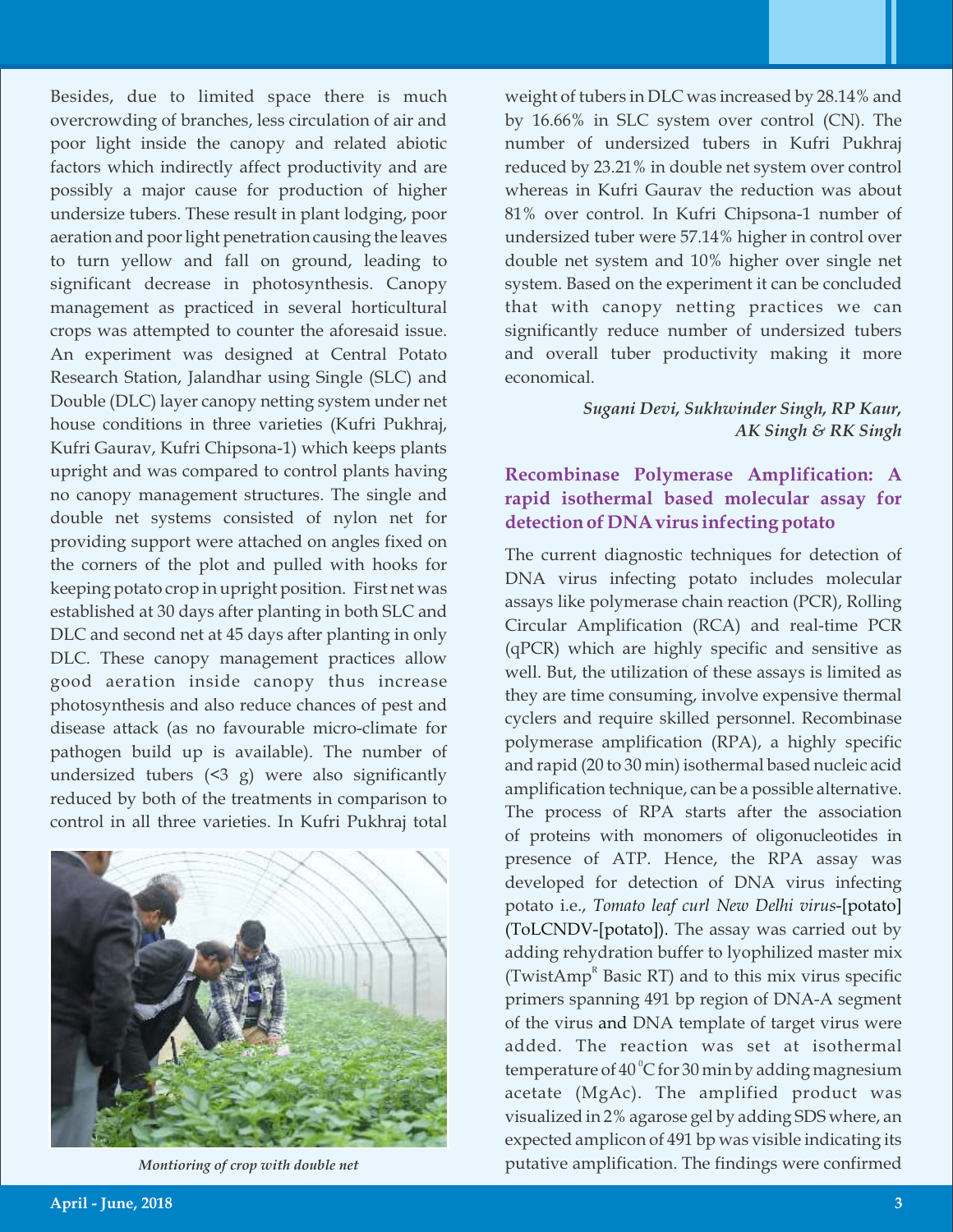

*RPA for detection of ToLCNDV-potato. Standardization of RPA with controls, PCR based confirmation of RPA findings and gel eluted product for its sequence based conrmation*

by the reported conventional PCR based detection using same primers where it supported the findings of RPA. Further, the amplified product of RPA was directly sequenced and the nBLAST analysis showed 97 % similarity (KC205278 and KC205277) with the reported ToLCNDV-[potato] infecting potato. This is the first report of developing RPA assay for detection of ToLCNDV-[potato] infecting potato. It is expected to support diagnostic laboratories, for the rapid detection of the target virus.

*Baswaraj Raigond, Shruti Pathania, Ambika Verma Gaurav Verma, Tarvinder Kochhar & SK Chakrabarti*

# **Transfer of Technology**

### **Ten days training program for agriculture officers of West Bengal**

ICAR-CPRI Shimla organized a 10 days training programme on "Seed potato production" during  $4^{\textrm{\tiny th}}$ - $13<sup>th</sup>$  April, 2018 for agriculture officers of West Bengal. The training was sponsored by Department of Agriculture, West Bengal. The objective of the training programme was to enhance the knowledge and skills of trainees regarding the recent advances of seed potato production technologies. A number of training methodologies like lecture cum discussion, practical sessions, skill demonstration, field visits and video film show, etc. were implemented during this training.

## **Five days International training on hi-tech potato seed production**

Five days training programme was organized by CPRI Shimla in collaboration with International Potato Center (CIP) for scientists of Nepal during  $18<sup>th</sup>$ June –  $22<sup>th</sup>$  June, 2018. The objective of the training



programme was to enhance the knowledge and skills of the trainees on different aspects of seed potato production with special reference to hi-tech system. Lecture-cum-discussion, video shows, demonstrations, practical exercises, field and lab visit, etc. were the modes for imparting training to the participants.

## **Three days training program on scientific potato seed production**

A training programme on "scientific potato seed production" was organized for progressive potato growers of Keylog, Lahaul & Spiti (Himachal Pradesh) on  $7^{\rm th}$  June, 2018. Various technologies of the institute like live sample of potato varieties, processed products, minitubers from net house, microtubers from aeroponic system, etc. were also displayed during the training. Different aspects of potato cultivation like planting, irrigation, insects and diseases management, nutrient management, post-harvest management, etc. were delivered to the trainees by the expert scientists from the institute.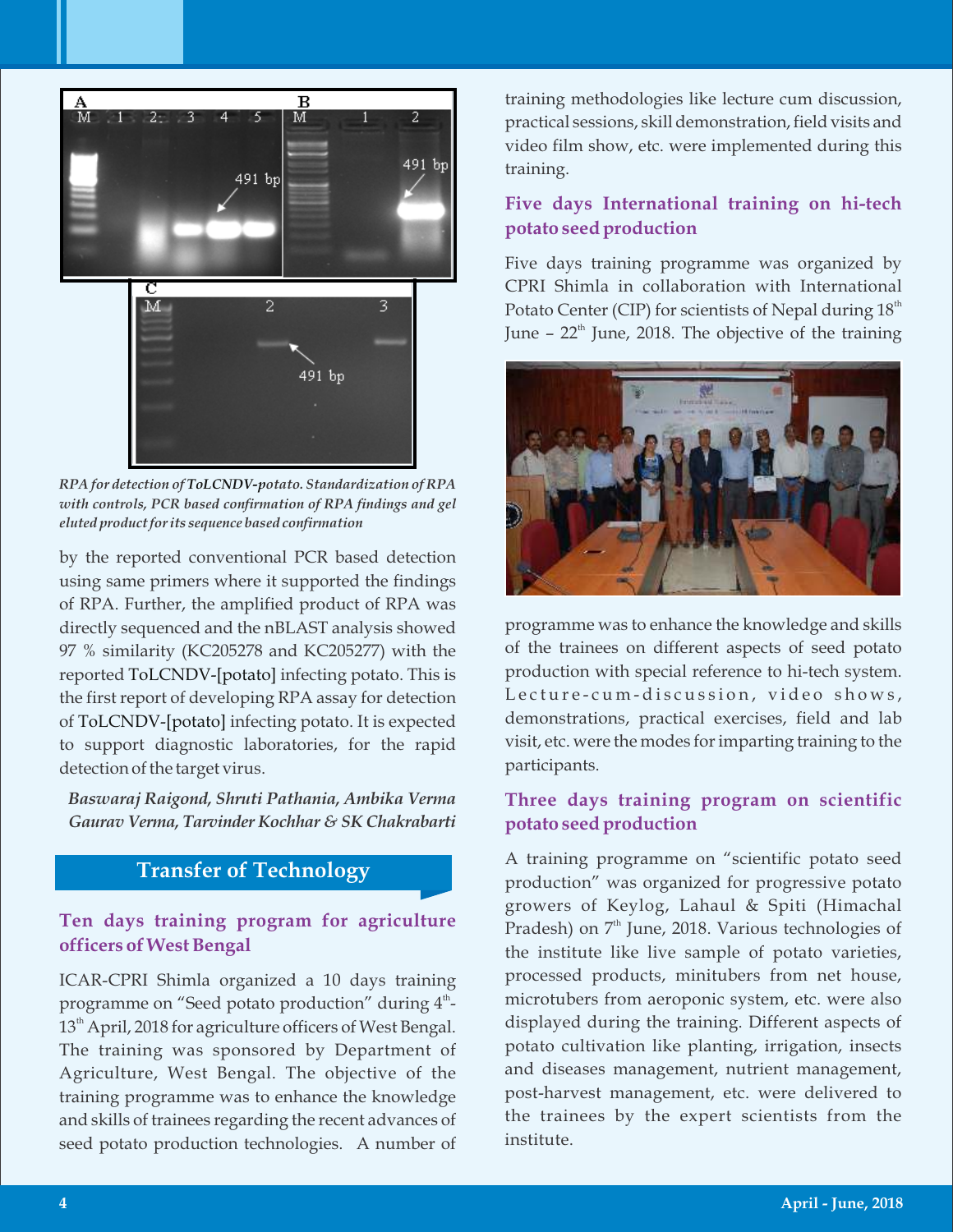

**ICAR-CPRI participated in exhibition during International Day for Biological Diversity 2018**

ICAR-CPRI Shimla participated and put up an exhibition stall during the "International Day for Biological Diversity 2018" at ICAR-CPRI, Shimla. Various technologies of the institute like live sample of potato varieties, processed products, True Potato



Seeds (TPS), minitubers, microtubers, virus testing kits, etc. were displayed during the exhibition. A large number of farmers, scientists, students, policy makers and other stakeholders visited the CPRI stall and they were made aware about various technologies of the institute. The visitors were also provided with technical bulletins, folders, etc free of cost.

## **Two day training programme on aeroponics at ICAR-CPRI, Regional Station, Jalandhar**

ICAR-Central Potato Research Institute, Regional Station, Jalandhar organized a two day training program on "Minituber Production through Aeroponics", on 25-26 June, 2018 under Agri-business



Incubator. Total six participants from two licensed companies/departments (JPG Biotech Producer Company Ltd., Jalandhar and Punjab Agriculture Department, Center of Excellence on Potato) for CPRI-Aeroponic Technology, participated in this training program. The main objective of this training was to educate the officers/technicians of license holding companies about the technology, operation, maintenance, trouble shooting and management aspects. Dr. Arvind Jaiswal and Er. Brajesh Nare assisted in organizing this training satisfactorily.

# **One day training program entitled "Agribusinessopportunities inseedpotatoproduction" atICAR-CPRI, Regional Station,Jalandhar**

A one day farmers training on "Agri-business opportunities in potato seed production" was organized on May 17th 2018 under Agri-business Incubator at ICAR-Central Potato Research Institute, Regional Station, Jalandhar, Punjab. The purpose of this training was to create awareness about CPRI developed promising varieties of potato, management practices for insect, pest and diseases, seed plot technique and net house for the production of quality seed potato production. Dr. Jagdish Grover, Associate Director, KVK, Faridkot was chief guest in

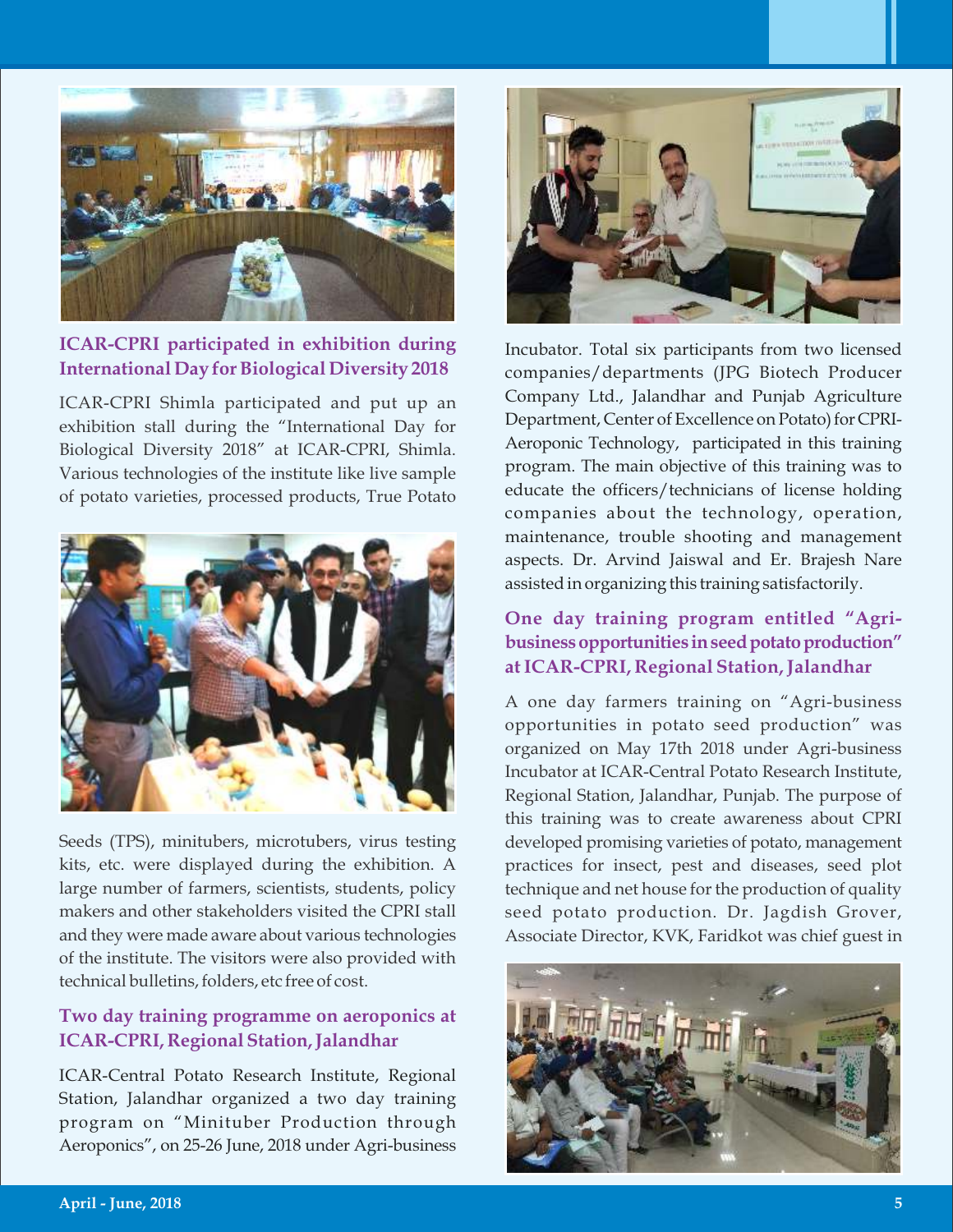the inaugural session. The Chief Guest praised the constant efforts and contribution of the Central Potato Research Institute in the production of seed potato and promising varieties of potato. A total of 60 farmers from various parts of Punjab participated in this event and took advantage of the information given by the subject experts on the importance of good quality seed potato. About 25 farmers from Farmer Producer Organization, Khushaal Seed Producer Association, Jalaldiwal, Ludhiana were also participated in this training.

#### **Live Phone-in Programme at Doordarshan**

Scientists from ICAR-CPRI, Shimla participated in the Live-phone programmes during June, 2018. The details of the topics along with experts are given below.

| <b>Month</b> | <b>Topics</b>                                                                                                 | Name of the<br><b>Expert</b> |
|--------------|---------------------------------------------------------------------------------------------------------------|------------------------------|
| June         | Storage and marketing Dr. RK Singh<br>of potato in central Dr. Brajesh Singh<br>parts of Himachal<br>Pradesh. |                              |

**Important Meetings, Events & Visitors**

# **Stakeholders Meet for Identification of Potato Export Zones**

A Stakeholders meet on identification of potato export zones in Punjab, Madhya Pradesh and Gujarat for producing export quality potatoes was organised under the Chairmanship of Dr. AK Singh, Deputy Director General (HS) on 21.04.2018 at NASC Complex, New Delhi. The meeting was



attended by Dr. PK Chakrabarty, Dr. RK Walia and Dr. Rajan from ICAR; Dr. SK Chakrabarti, Dr. Sanjeev Sharma, Dr Vinay Sagar and Dr. Kamlesh Malik from ICAR-CPRI, Shimla, Dr. Kuldeep Singh, Dr. Kavita Gupta and Dr. Jameel Akhtar from ICAR-NBPGR, New Delhi; Dr. Harish Chandra, Dr. Gyaneshwer Banchhor and Dr. SM Gaikwad from DPPQ & S, Faridabad; Dr. CB Singh from APEDA, New Delhi; Dr. Farooq Panj and Sh. JK Patel from Directorate of Horticulture of Gujarat; Dr. RN Patel from AICRP(P), Deesa, Gujarat; Sh. Satbir Singh, Directorate of Horticulture of Punjab; Dr. Vijay Aggarwal from Directorate of Horticulture of Madhya Pradesh; representatives from seed and processing industries like Sh. Davinder Singh Dosanjh from Mahindra HZPC; Dr. Santosh Tiwari from Pepsico Holdings; Sh. NK Jha from ITC, and Sh. Tanvir Bhatti from Bhatti Agritech; and exporter Sh. Sandip Thakkar from SK International, Ahmedabad, Gujarat. The roadmap for identification of districts for producing export quality potatoes in the states of Punjab, Madhya Pradesh, Gujarat, Rajasthan and Uttar Pradesh was discussed. A mega project would be prepared by ICAR-CPRI, Shimla for funding from APEDA involving Directorates of Horticulture and SAUs of above mentioned states. It was also decided that review meetings would be held after every two months.

## **ICAR- Central Potato Research Institute, Shimla" celebrated Fourth "International Yoga Day**

The 4th International Yoga Day was celebrated on 21st June 2018 at ICAR- Central Potato Research Institute, Shimla. The Aasans, Pranayam and Dhyan

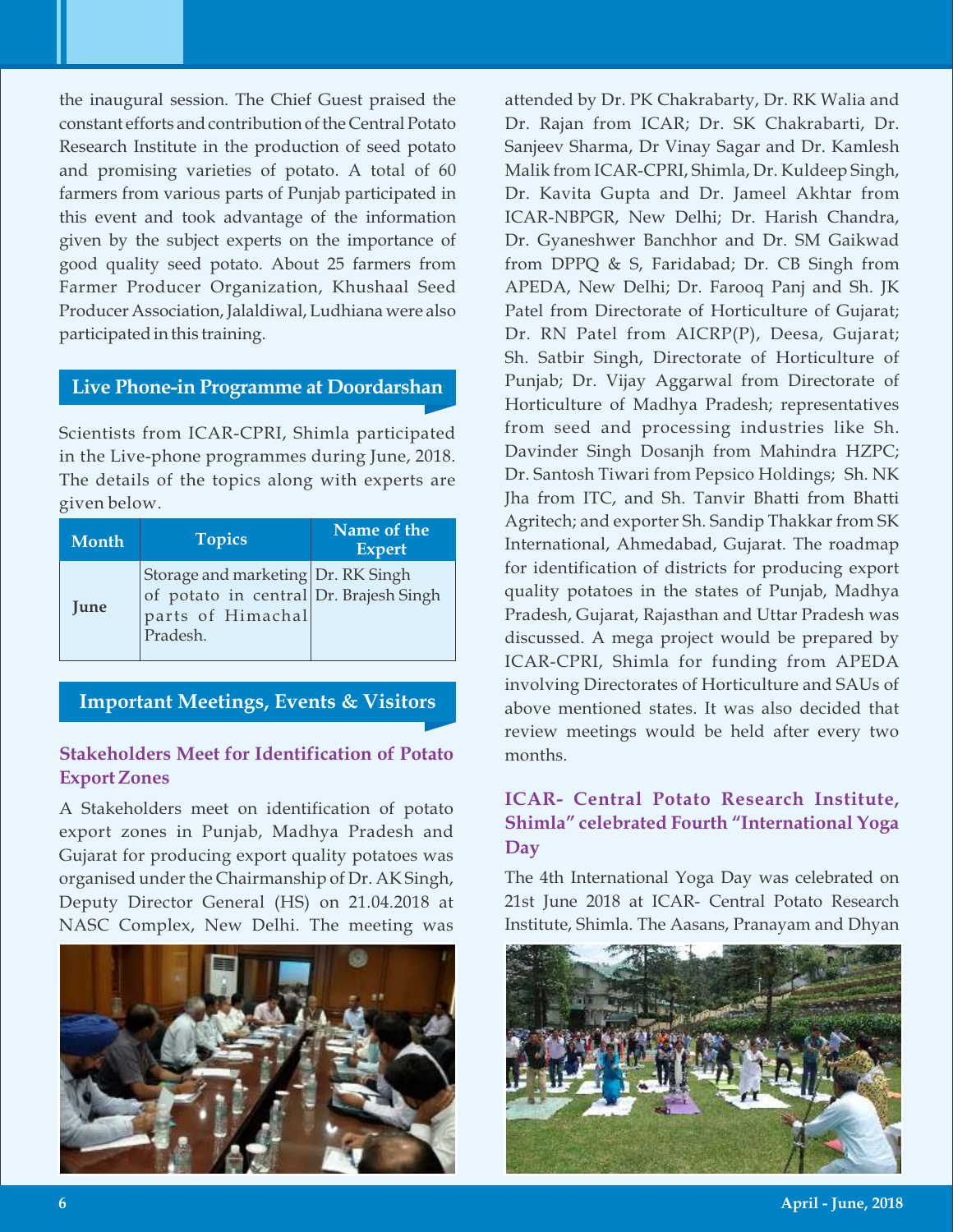of Yoga were demonstrated by learned and experienced Art of Living teachers Ms. Dhara Saraswati Ji and Shri Abhay Sharma Ji, and practiced by all staff member and research scholars of the institute. The aasans performed included Trikonasan, Salabhasan, Bhujangasan, Dhanurasan, Nokasan, Suryanamaskar, Natarajasan, Savasan, etc. The Pranayam performed included Anulomvilom and Bhramari. Also, a session on Meditation (Dhyan) was conducted. The yoga teachers also explained beneficial effects of all the demonstrated Aasans, Pranayam and Dhyan techniques. While sharing their experiences, all the participants told that after the yoga session they felt very happy and found their minds calm and at peace. The director



thanked the teachers and the participants. Simultaneously, the yoga day was also celebrated at all the regional stations of ICAR-CPRI, Shimla.

# **Human Resource**

## **Technical Promotions**

- 1. Sh. Ram Kumar Verma, Chief Technical Officer, ICAR-CPRI, Regional Station, Modipuram, granted one advance increment w.e.f. 02.12.2014, as per the provisions of TSR.
- 2. Sh. Mahipal Singh Bharti, ACTO, ICAR-CPRI, Regional Station, Modipuram promoted as CTO w.e.f. 01.07.2017
- 3. Sh. Murari Lal, Sr. Tech. Officer, ICAR-CPRI, Regional Station, Modipuram promoted as ACTO w.e.f. 16.01.2017.
- 4. Sh. Satander Kumar, Sr. Tech. Officer, ICAR-CPRI, Regional Station, Modipuram promoted as ACTO w.e.f. 03.02.2017
- 5. Sh. Pravesh Jassal, Sr. Tech. Officer, ICAR-CPRI, Shimla promoted as ACTO w.e.f. 29.01.2017.
- 6. Sh. Yogesh, Sr. Tech. Officer, ICAR-CPRI, Shimla promoted as ACTO w.e.f. 01.02.2012.
- 7. Sh. Omvir Singh, Tech. Officer, ICAR-CPRI, Regional Station, Modipuram, promoted as Sr. Tech. Officer w.e.f. 09.01.2017.

#### **Retirement**

- 1. Sh. Yash Pal, Tech. Officer, ICAR-CPRI, Shimla retired on 30.04.2018
- 2. Sh. Ramesh Chand, ACTO, ICAR-CPRI, Regional Station, Modipuram, retired on 30.04.2018.
- 3. Sh. Hesting Jyrwa, Sr. Tech. Asstt. (Driver), ICAR-CPRI, Regional Station, Shillong retired on 30.04.2018

#### **Death**

1. Sh. Prithi Raj, Tech. Asstt, ICAR-CPRI, Shimla, expired on 16.05.2018.

#### **Administrative**

#### **Promotions**

1. Mis. Prawartika Das, Asstt. ICAR-CPRI, Shimla promoted to Asstt. Admn. Officer on dated 03.04.2018. On promotion she has been posted at ICAR-CPRI, Regional Station, Jalandhar.

## **Skilled Supporting Staff Promotions**

1. Sh. Nand Lal, SSS (Wash Boy), ICAR-CPRI, Shimla promoted to LDC on 23.06.2018

#### **Retirement**

- 1. Sh. Gain Singh, SSS, ICAR-CPRI, Regional Station, Jalandhar retired on 30.04.2018
- 2. Sh. Bir Bhadur, SSS, ICAR-CPRI, Shimla retired on 31.05.2018
- 3. Sh. Ram Balak Ram, SSS, ICAR-CPRI, Regional Station, Patna, retired on 30.06.2018